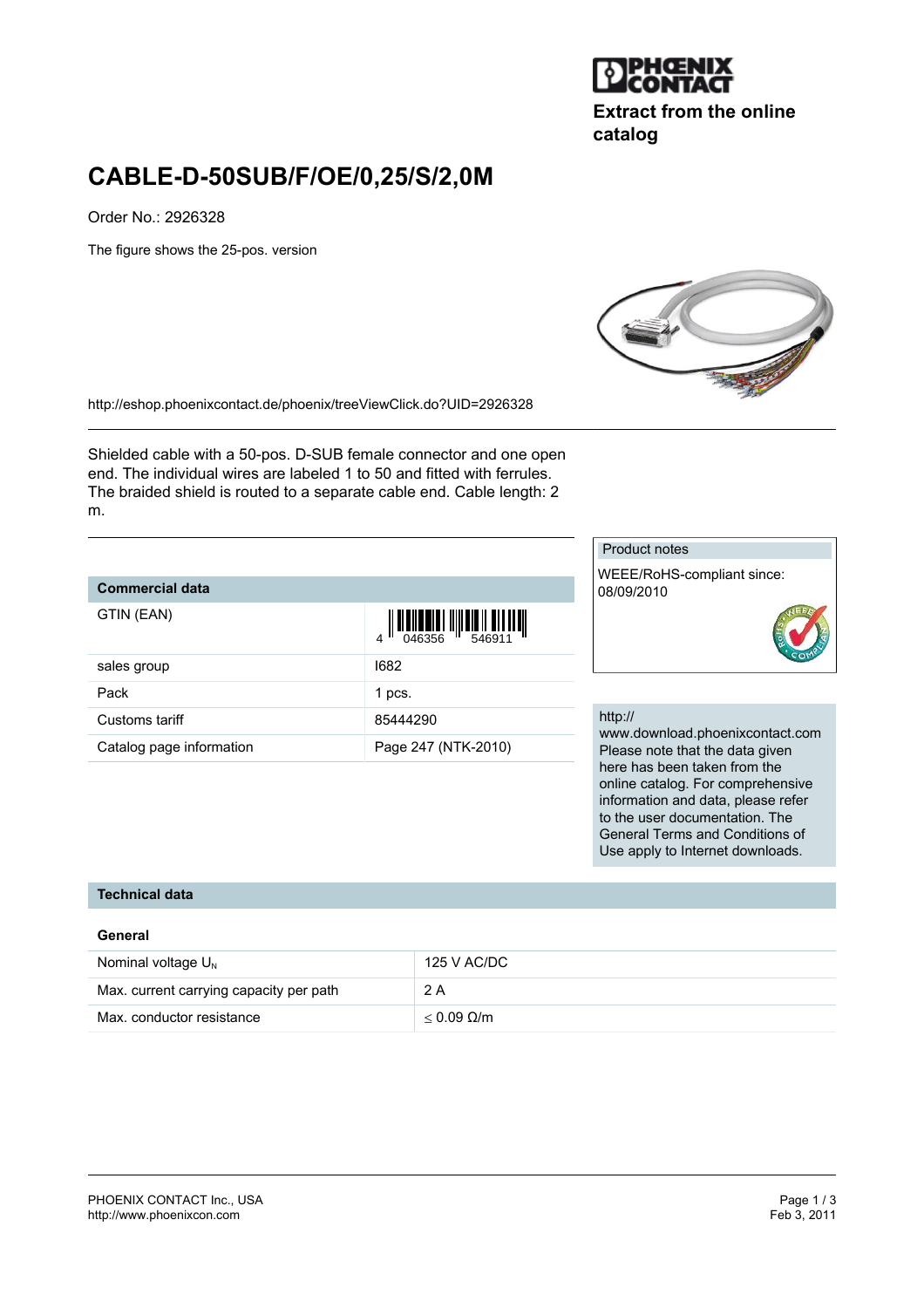# CABLE-D-50SUB/F/OE/0,25/S/2,0M Order No.: 2926328 <http://eshop.phoenixcontact.de/phoenix/treeViewClick.do?UID=2926328>

| Ambient temperature (operation)         | $-20 °C  50 °C$                                    |
|-----------------------------------------|----------------------------------------------------|
| Ambient temperature (storage/transport) | $-20 °C  70 °C$                                    |
| Number of positions                     | 50                                                 |
| Number of positions, control side       | 50                                                 |
| Number of connectors, control side      | 0                                                  |
| Number of positions, module side        | 50                                                 |
| Number of connectors, modul side        |                                                    |
| Fixed cable length                      | 2 <sub>m</sub>                                     |
| Single wire, cross section              | $0.25 \text{ mm}^2$                                |
| AWG                                     | 24                                                 |
| External diameter                       | $13.5 \text{ mm}$                                  |
| Shielding                               | yes                                                |
|                                         | Tinned copper-braided shield, approx. 85% covering |
| Insertion/withdrawal cycles             | > 200                                              |